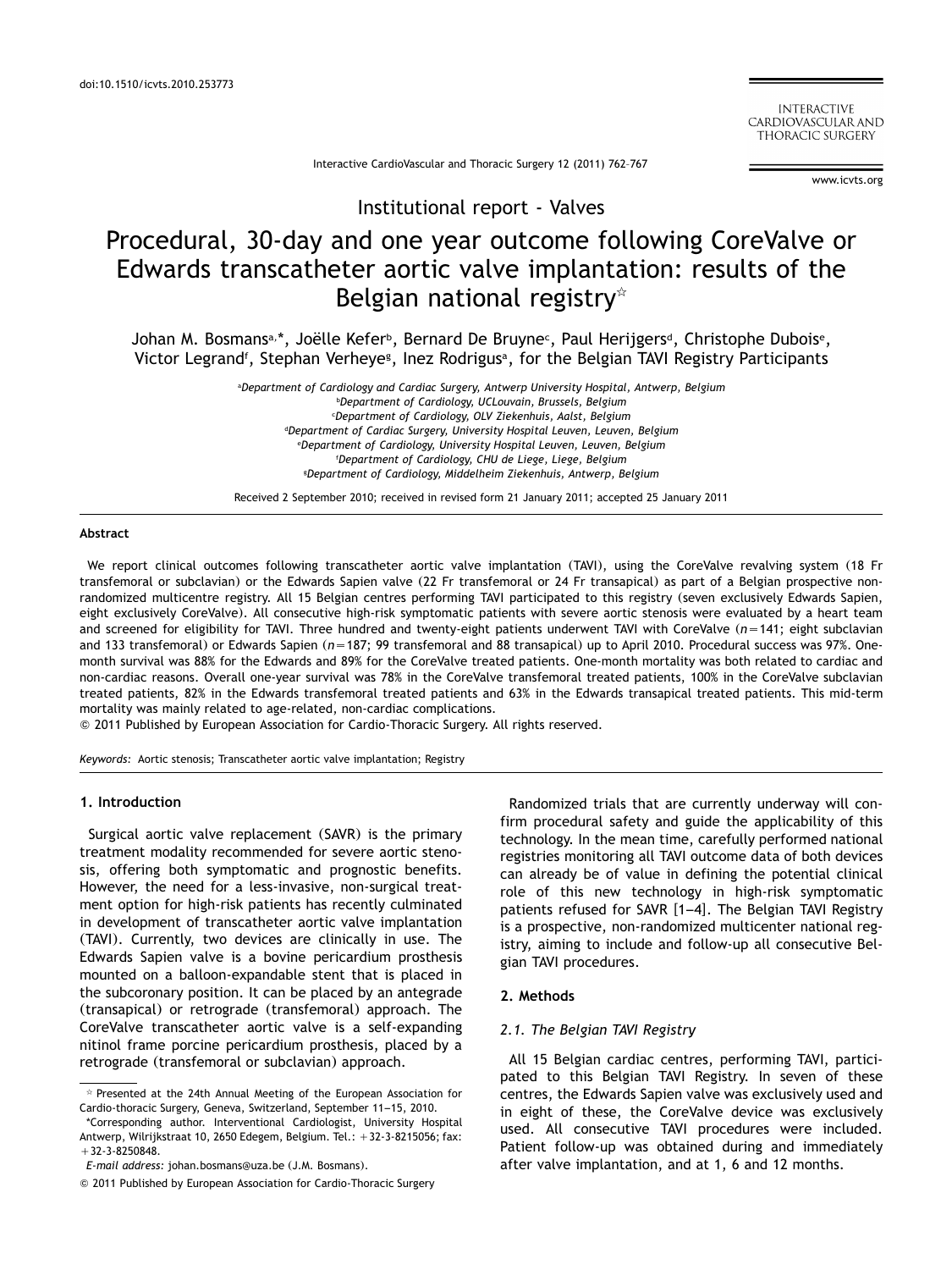Table 1. Patient characteristics

|                            | Edwards Sapien $(n=187)$ | CoreValve $(n=141)$ | Total population $(n=328)$ | P-value |
|----------------------------|--------------------------|---------------------|----------------------------|---------|
| Age (years)                | $83 + 6$                 | $82 \pm 6$          | $83 + 6$                   | 0.17    |
| Gender $(\delta, \%)$      | 47                       | 44                  | 46                         | 0.60    |
| NYHA III, IV (%)           | 80                       | 78                  | 79                         | 0.085   |
| $AVA$ ( $cm2$ )            | $0.59 + 0.15$            | $0.63 \pm 0.13$     | $0.61 + 0.15$              | 0.073   |
| Mean grad (mmHg)           | $48 + 16$                | $49 + 16$           | $49 \pm 16$                | 0.67    |
| LVEF $(%)$                 | $52 + 15$                | $59 + 13$           | $55 \pm 14$                | 0.000   |
| Log EuroSCORE (%)          | $30 + 16$                | $25 + 15$           | $28 + 16$                  | 0.003   |
| Atrial fibrillation (%)    | 32                       | 27                  | 30                         | 0.33    |
| Carotid disease (%)        | 27                       | 10                  | 20                         | 0.000   |
| CAD (%)                    | 59                       | 57                  | 58                         | 0.78    |
| Porcelain aorta (%)        |                          | 9                   | 8                          | 0.51    |
| PVD(%)                     | 38                       | 18                  | 29                         | 0.000   |
| Diabetes (%)               | 29                       | 25                  | 27                         | 0.43    |
| Pulm hypertension (%)      | 53                       | 41                  | 48                         | 0.029   |
| Mediastinal radiation (%)  |                          | 6                   | 5                          | 0.48    |
| COPD <sub>(%)</sub>        | 32                       | 22                  | 28                         | 0.039   |
| Renal failure (%)          | 22                       | 18                  | 20                         | 0.41    |
| Previous stroke/TIA (%)    | 20                       | 9                   | 15                         | 0.006   |
| Previous PM (%)            | 13                       | 14                  | 13                         | 0.81    |
| Previous CABG (%)          | 25                       | 29                  | 26                         | 0.33    |
| Previous valve surgery (%) | 3                        | 2                   | 3                          | 0.73    |

AVA, aortic valve area; LVEF, left ventricular ejection fraction; CAD, coronary artery disease; PVD, peripheral vascular disease; COPD, chronic obstructive pulmonary disease; TIA, transient ischemic attack; PM, pacemaker; CABG, coronary artery bypass grafting; NYHA, New York Heart Association.

Collection of patient data for the Belgian TAVI Registry was approved by the institutional Ethics Committee of the different participating centres.

Events and values collected are site recorded, and there are no core laboratories. Data pooling and statistical analysis was performed at the University of Antwerp.

# *2.2. Patients*

TAVI was considered by the heart team in symptomatic patients with significant aortic valve stenosis who were not good candidates for surgical aortic valve replacement.

## *2.3. Statistical analysis*

Continuous variables are presented as means  $(\pm 5. D.)$  and were compared with the use of Student's *t*-test. In case of non-normal distribution, Mann–Whitney test was used. Categorical variables were compared with the use of Fisher's exact test. Survival curves for time-to-event variables were constructed on the basis of all available follow-up data with the use of Kaplan–Meier estimates and were compared with the use of the log-rank test.

# **3. Results**

#### *3.1. Patient population*

Three hundred and twenty-eight consecutive patients who underwent TAVI until April 2010 were enrolled in this registry. Of the 187 Edwards treated patients, 53%  $(n=99)$ was treated transfemoral and  $47\%$   $(n=88)$  by transapical approach. Of the 141 CoreValve treated patients, 94%  $(n=133)$  was treated transfemoral, and 6%  $(n=8)$  by subclavian approach. Baseline characteristics of the patients are reported in Table 1.

# *3.2. Procedural results and one-month clinical events and survival*

Procedural success (Table 2) was very high in both treatment groups [Edwards (97%); CoreValve (98%); non-significant (NS)]. Procedural mortality was 3% in the Edwards treated patients and 2% in the CoreValve treated patients (non-significant, NS). Reasons of procedural mortality are summarized in [Table 3.](#page-2-0) One month outcome data are summarized in [Table 4.](#page-2-0)

| n(%)                 | Edwards Sapien $(n=187)$ | CoreValve $(n=141)$ | Total population $(n=328)$ | P-value |
|----------------------|--------------------------|---------------------|----------------------------|---------|
| Access TF            | 99 (53)                  | 133 (94)            | 232(71)                    | 0.000   |
| Access TA            | 88 (47)                  | 0(0)                | 88 (27)                    | 0.000   |
| Access SC            | 0(0)                     | 8(6)                | 8(2)                       | 0.000   |
| Frame size           |                          |                     |                            |         |
| $23 \text{ mm}$      | 73 (39)                  |                     |                            |         |
| 26 mm                | 114(61)                  | 56 $(40)$           |                            |         |
| $29$ mm              |                          | 85(60)              |                            |         |
| Valve migration      | 5(3)                     | 4(3)                | 9(3)                       | 1.00    |
| Valve-in-valve       | 1(0.5)                   | 3(2)                | 4(1)                       | 085     |
| Procedural success   | 181 (97)                 | 138 (98)            | 319(97)                    | 0.73    |
| Procedural mortality | 6(3)                     | 3(2)                | 9(3)                       | 0.73    |

Table 2. Procedural characteristics and outcome

TF, transfemoral; TA, transapical; SC, subclavian.

Institutional<br>Report

Report Follow-up Paper Editorial Protocol Proposal for Bail- out Procedure Nomenclature Historical Pages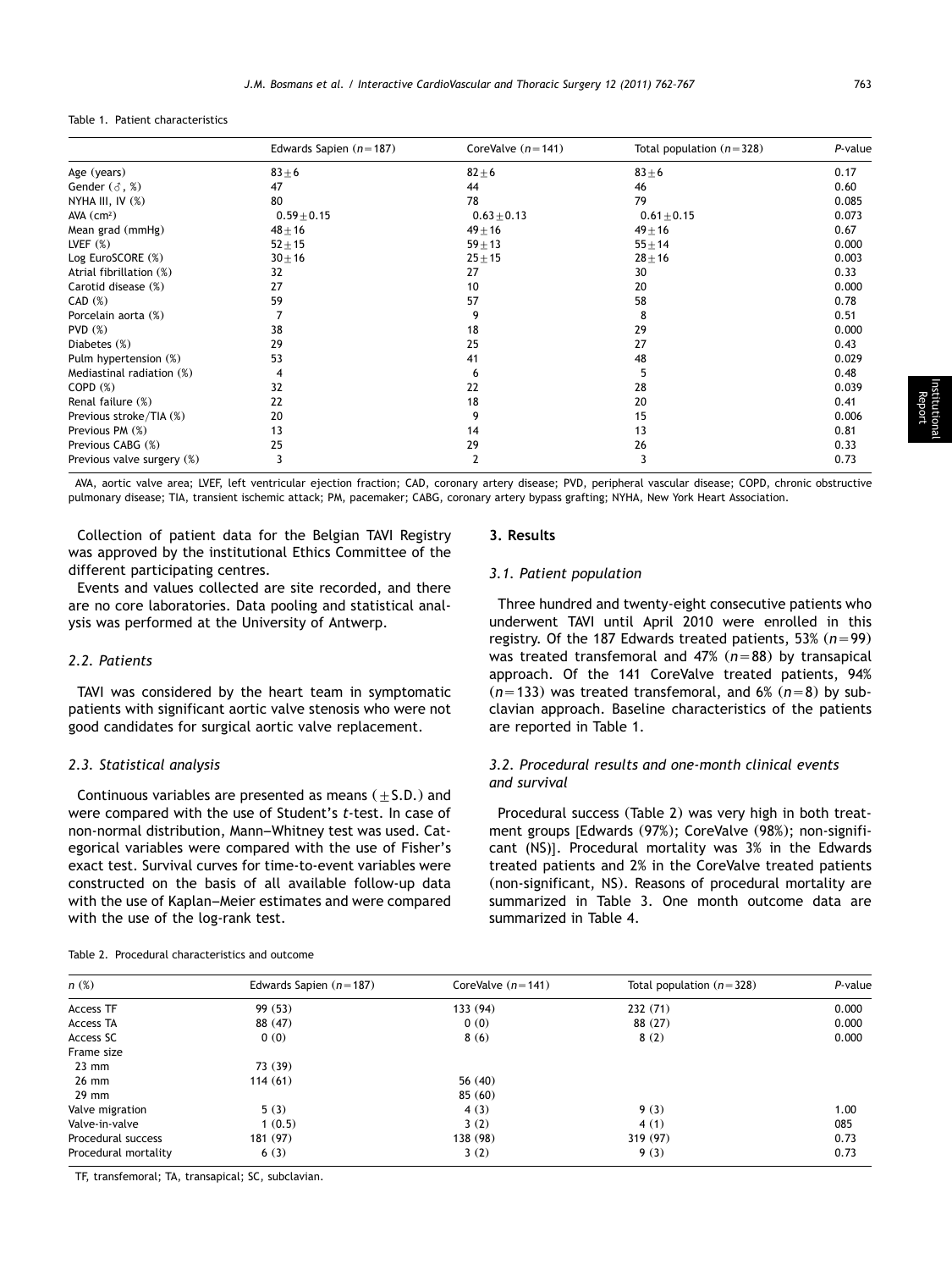<span id="page-2-0"></span>Table 3. Causes of procedural mortality

| LV perforation $(n=3)$              |  |
|-------------------------------------|--|
| Edwards: 2                          |  |
| CoreValve: 1                        |  |
| Annulus rupture $(n=1)$             |  |
| Edwards: 1                          |  |
| CoreValve: 0                        |  |
| Severe aortic regurgitation $(n=3)$ |  |
| Edwards: 2                          |  |
| CoreValve: 1                        |  |
| Aortic dissection ( $n=1$ )         |  |
| Edwards: 0                          |  |
| CoreValve: 1                        |  |
| Severe vascular bleeding $(n=1)$    |  |
| Edwards: 1                          |  |
| CoreValve: 0                        |  |
|                                     |  |

LV, left ventricle.

The need for a new definitive pacemaker implantation was significantly higher in the CoreValve treated patients compared to the Edwards treated patients. The incidence of renal failure (meaning dialysis needed), clinical stroke or transient ischemic attack (TIA) within the first month after TAVI was comparable between both treatment groups.

One-month survival was 88% for the Edwards and 89% for the CoreValve treated patients (NS). Causes of mortality are summarized in Table 5 and almost equally distributed between cardiac and non-cardiac reasons.

#### *3.3. One-year clinical events and survival*

One year clinical outcome data are summarized in [Fig. 1.](#page-3-0) Overall one-year survival was 78% in the CoreValve transfemoral treated patients, 100% in the CoreValve subclavian

Table 4. One month outcome data

treated patients, 82% in the Edwards transfemoral treated patients and 63% in the Edwards transapical treated patients. Causes of mortality within the first year are summarized in Table 5 and mainly related to non-cardiac reasons.

# *3.4. Edwards Sapien transfemoral vs. transapical treated patients: patient characteristics and long-term outcome*

Data are summarized in [Table 6](#page-3-0) and [Fig. 1.](#page-3-0) One-year survival of the transapically treated Edwards Sapien patients was significantly less compared to the transfemorally treated patients.

## *3.5. One-year echographic follow-up*

Data are summarized in [Fig. 2](#page-4-0) and based on complete one-year echographic follow-up in 117 patients (60 Core-Valve and 57 Edwards Sapien). Post-procedural transaortic pressure gradients were markedly low in both groups. During the first year after TAVI, no significant deterioration of the gradients was documented. No prosthetic structural deterioration or non-structural dysfunction was observed.

## **4. Discussion**

Waiting final conclusions of randomized trials, carefully performed national registries, monitoring acute and longterm safety and efficacy results, both of CoreValve (transfemoral, subclavian) and Edwards (transfemoral, transapical) TAVI treated patients are of importance in

| $n$ $(\%)$                     | Edwards Sapien | CoreValve   | Total population | P-value |
|--------------------------------|----------------|-------------|------------------|---------|
| New pacemaker                  | 9/181(5)       | 31/138(22)  | 40/319(13)       | 0.000   |
| Renal failure needing dialysis | 10/181(6)      | 9/138(7)    | 19/319(6)        | 0.096   |
| Clinical stroke                | 9/181(5)       | 5/138(4)    | 14/319(5)        | 0.67    |
| <b>TIA</b>                     | 2/181(1)       | 1/138(1)    | 3/319(1)         | 0.57    |
| One-month survival             | 165/187(88)    | 126/141(89) | 291/328 (89)     | 0.99    |
| One-month mortality            | 22/187(12)     | 15/141(11)  | 37/328(11)       | 0.99    |

TIA, transient ischemic attack.

Table 5. Causes of mortality (procedural mortality not included)

| $n = 28$       | Cardiac $(n=15)$                                                                                                               | Non-cardiac $(n=13)$                                                                                                                   |
|----------------|--------------------------------------------------------------------------------------------------------------------------------|----------------------------------------------------------------------------------------------------------------------------------------|
| $<$ 1 Month    | Late tamponade (3)<br>Conduction disturbances with arrest (4)<br>AR-heart failure (2)<br>Heart failure (3)<br>Sudden death (3) | Stroke or IC bleeding (5)<br>Ischemic colitis (1)<br>Multi-organ failure (2)<br>Pneumonia – sepsis $(3)$<br>Bleeding complications (2) |
| $n = 28$       | Cardiac $(n=8)$                                                                                                                | Non-cardiac $(n=20)$                                                                                                                   |
| 1 Month-1 year | Heart failure (5)                                                                                                              | Pneumonia (5)<br>Acute resp failure (2)                                                                                                |
|                | Sudden death (3)                                                                                                               | $(uro)$ Sepsis $(3)$<br>Endocarditis (2)<br>Late stroke $(3)$<br>Astrocytoma (1)<br>Trauma – IC bleeding $(1)$<br>Hip fracture $(3)$   |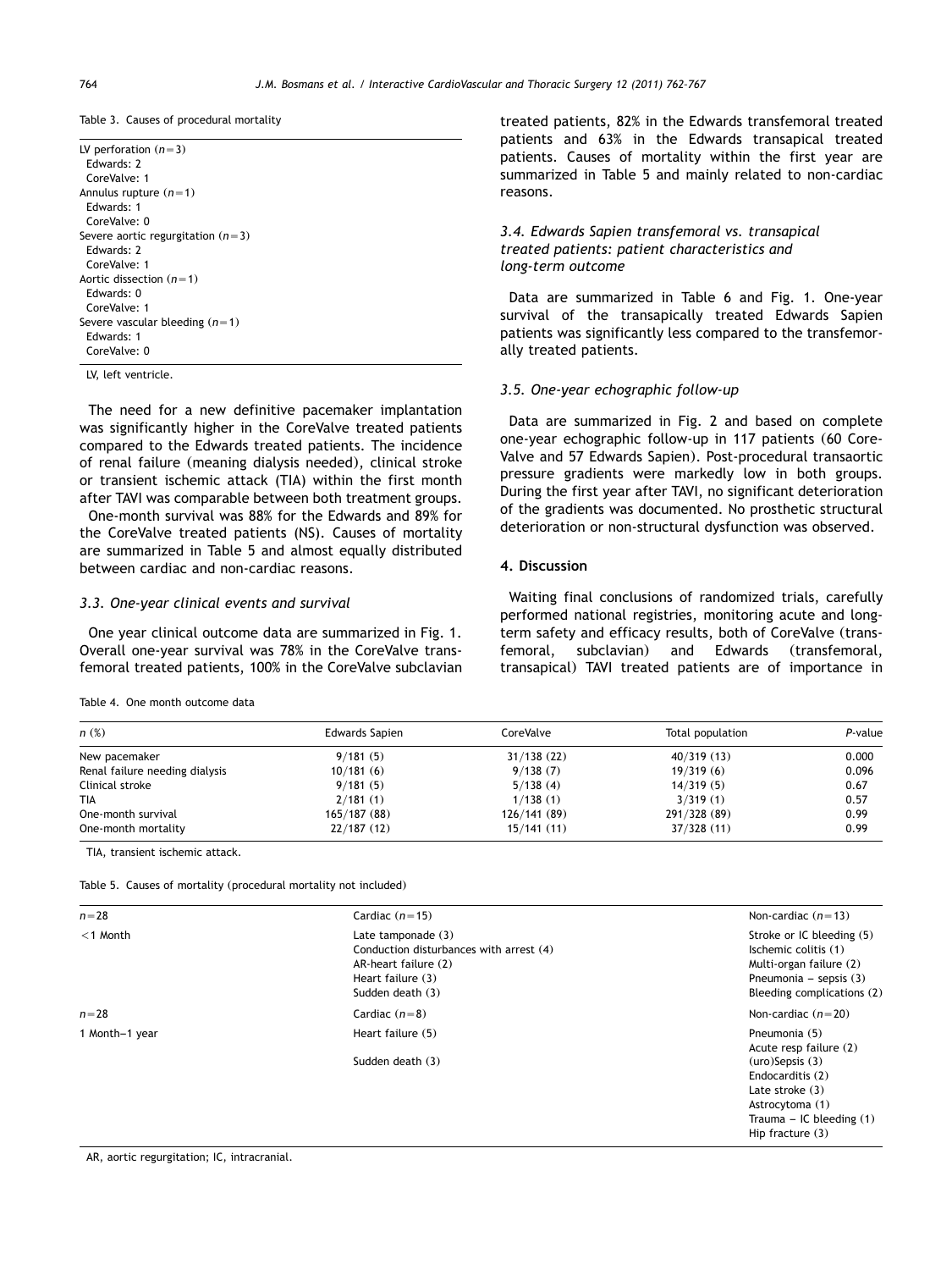<span id="page-3-0"></span>

Fig. 1. Kaplan–Meier survival curves, expressing one-year survival after TAVI. TAVI, transcatheter aortic valve implantation; TF, transfemoral; TA, transapical; SC, subcalvian.

understanding better possible clinical value of this new treatment modality for high-risk patients.

#### *4.1. The Belgian TAVI Registry*

The Belgian TAVI Registry is a carefully conducted prospective, non-randomized multicenter national registry, aiming to include and follow-up all Belgian TAVI procedures. In contrast to some other national or single centre registries, all consecutive TAVI patients in Belgium, both treated by the Edwards Sapien valve or by the CoreValve prosthesis, are included in this registry. Moreover, mid-term follow-up was completed in a very high number of patients. If possible, the reason of death was documented. Although

Table 6. Edwards Sapien transfemoral vs. transapical

| Patient characteristics Edwards Sapien | <b>Edwards Sapien</b> | P-value              |
|----------------------------------------|-----------------------|----------------------|
|                                        |                       |                      |
| $84 + 5$                               | $82 + 6$              | 0.011                |
| $51 + 16$                              | $51 + 14$             | 0.98                 |
| $29 + 15$                              | $33 + 17$             | 0.101                |
| 11(11)                                 | 16(14)                | 0.020                |
| 10(10)                                 | 19(18)                | 0.31                 |
| 4(4)                                   | 34(30)                | 0.000                |
| 2(2)                                   | 5(4)                  | 0.000                |
| 5(5)                                   | 20(18)                | 0.002                |
|                                        |                       |                      |
| 4/96(4)                                | 5/85(6)               | 0.19                 |
| 2/96(2)                                | 8/85(9)               | 0.005                |
| 2/96(2)                                | 7/85(8)               | 0.047                |
|                                        | transfemoral $(n=99)$ | transapical $(n=88)$ |

LVEF, left ventricular ejection fraction; PVD, peripheral arterial disease; ao, aorta; prev CABG, previous coronary artery bypass grafts; carotid dis, carotid disease.

there is no formal central core laboratory, both the Belgian Working Group for Interventional Cardiology and the Belgian Working Group for Cardiac Surgery stimulated participating sites for providing high-quality patient data.

# *4.2. Procedural results and one-month clinical events and survival*

After careful selection of patients with severe symptomatic aortic valve stenosis, refused for surgery and with acceptable additional technical evaluation, TAVI can be successfully performed in a high number of patients, with low procedural mortality. This finding is confirmed by many other similar registries  $[1-4]$ . The main reasons for procedural mortality are rel[ated](#page-4-0) [to](#page-4-0) suboptimal guidewire manipulation [leading to left ventricle (LV) perforation], suboptimal aortic root measurements (leading to severe aortic valve regurgitation or annulus rupture) or major vascular complications (bleeding or dissection).

One-month mortality after TAVI is almost equally distributed between cardiac and non-cardiac causes. Three patients died due to suboptimal manipulation of the temporary pacing electrode with severe tamponade and collapse, while at least four others died due to too rapid removal or dislocation of the pacing electrode with occurrence of conduction disturbances and arrest. This finding focuses our attention to the need of improved post-procedural care and better and more uniform guidelines to pacemaker management after TAVI. Another two to five patients died within the first weeks after TAVI due to severe aortic valve regurgitation related to valve/annulus mismatch or valve undersizing. This finding focuses on even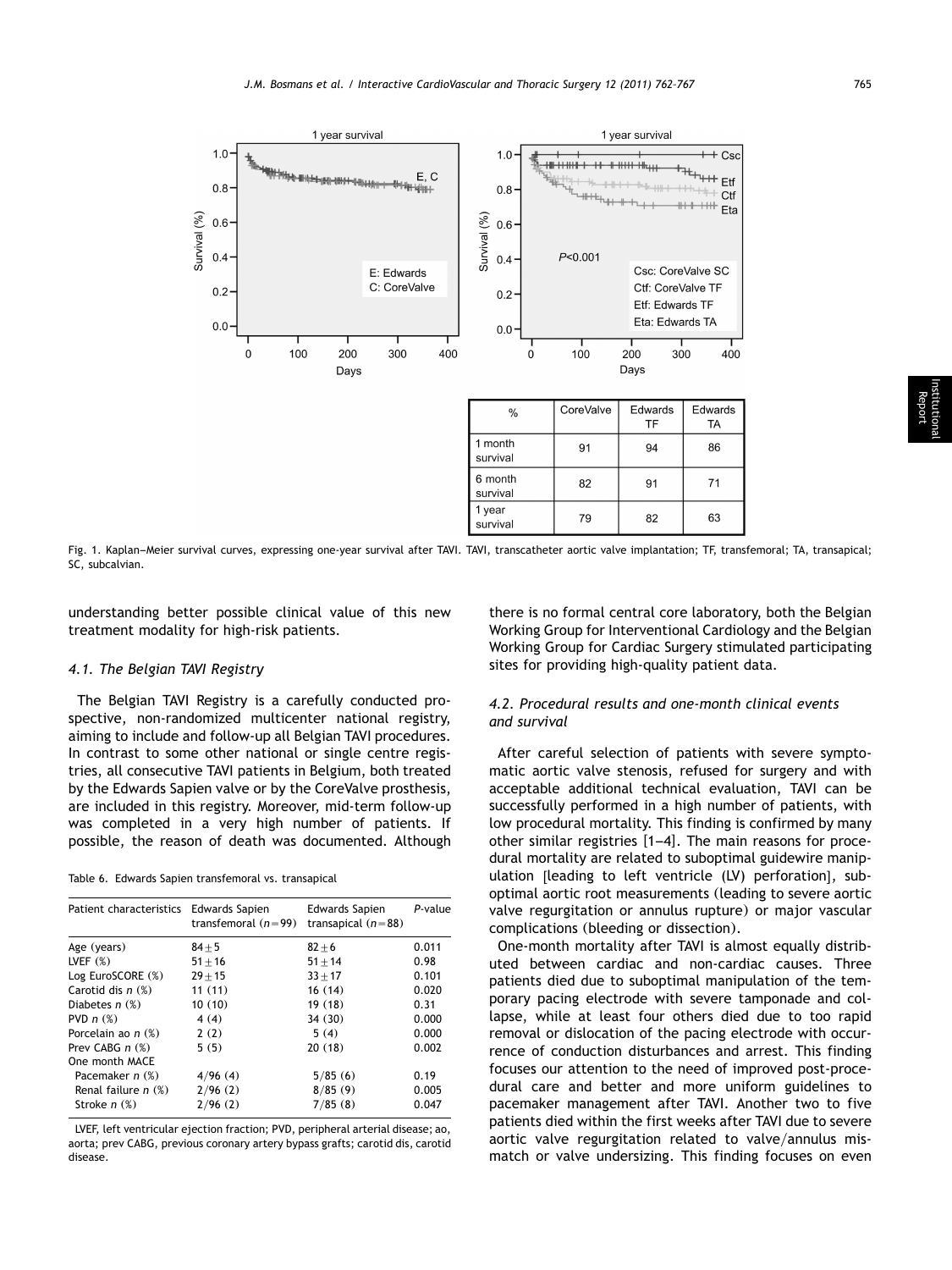<span id="page-4-0"></span>

Fig. 2. Echocardiographic follow-up of LV function (ejection fraction, EF) and mean aortic valve gradient during the first year after TAVI. TAVI, transcatheter aortic valve implantation; LV, left ventricle.

more careful technical selection (evaluation of aortic root dimensions) of potential TAVI patients. Finally, 13 patients died due to non-cardiac complications of which some (pneumonia, sepsis, ...) are probably related to too high frailty of selected patients.

#### *4.3. Mid-term outcome after TAVI*

One-year survival in this high-risk population is good, mainly in the transfemorally and subclavian (only limited group) CoreValve treated patients and the transfemorally treated Edwards Sapien patients. Survival rates are probably significantly more, than what was predicted by different risk scores in this patient population. Our registry demonstrates that causes of mid-term mortality are mainly  $(20/$ 28) related to age-dependent complications and are probably not related to, or cannot be prevented by TAVI. Long-term cardiac mortality seems to be relatively low after TAVI, in a patient population which was initially strongly symptomatic with high chance of cardiac death.

Although non-randomized registries are not designed to compare different treatment strategies, a remarkable observation in our registry is the significantly higher midterm mortality of the transapically treated Edwards Sapien patients, compared to the transfemorally treated Edwards Sapien patients and the CoreValve treated patients. Whether this is related to different baseline patient characteristics or to other procedural elements, cannot be answered by our data.

#### *4.4. Limitations*

There were no centres performing both CoreValve and Edwards procedures. The number of patients is relatively limited, comparison of treatment strategies (Edwards Sapien vs. CoreValve) (transfemoral vs. transapical) is not mandatory in a non-randomized registry and there is no central core laboratory monitoring all events.

#### **5. Conclusions**

Percutaneous aortic valve replacement for selected patients with severe aortic valve stenosis is associated with a low acute and mid-term mortality in a high-risk population. Further progress in better technical patient selection, careful post-procedural care and evaluation of most optimal access are essential to improve actual results.

# **Acknowledgements**

The authors thank all Belgian centres that participated to the Belgian TAVI Registry. Edwards Sapien centres: Cliniques Catholique Universitaires UCL Saint Luc (n=71), OLV Ziekenhuis-Aalst (n=45), Katholieke Universiteit Leuven Gasthuisberg  $(n=37)$ , Clinique Saint-Luc Bouge  $(n=13)$ , Cliniques Catholique Universitaires UCL Mont-Godinne (*n*=9), Hopital Erasme (*n*=7), Ziekenhuis Oost-Limburg Genk (n=5). CoreValve centres: Universitair Ziekenhuis Antwerpen (n=50), Centre Hospitalier Universitaire de Liège Sart-Tilman (*n*=31), Middelheim Ziekenhuis Antwerpen (n=30), Academisch Ziekenhuis Jette (VUB), Imelda Ziekenhuis Bonheiden, Stedelijk Ziekenhuis Aalst (n=13), St Jan Ziekenhuis Brugge (n=9), Virga Jesse Ziekenhuis Hasselt  $(n=8)$ .

## **References**

- [1] Petronio AS, De Carlo M, Bedogni F, Marzocchi A, Klugmann S, Maisano F, Ramondo A, Ussia GP, Ettori F, Poli A, Brambilla N, Saia F, De Marco F, Colombo A. Safety and efficacy of the subclavian approach for transcatheter aortic valve implantation with the CoreValve revalving system. Circ Cardiovasc Interv 2010;3:359–366.
- [2] Avanzas P, Munoz-Garcia AJ, Segura J, Pan M, Alonso-Briales JH, Lozano I, Moris C, Suarez de Lezo J, Hernandez-Garcia JM. Percutaneous implantation of the CoreValve self-expanding aortic valve prosthesis in patients with severe aortic stenosis: initial experience in Spain. Rev Esp Cardiol 2010;63:141–148.
- [3] Rodés-Cabau J, Webb JG, Cheung A, Ye J, Dumont E, Feindel CM, Osten M, Natarajan MK, Velianou JL, Martucci G, DeVarennes B, Chisholm R, Peterson MD, Lichtenstein SV, Nietlispach F, Doyle D, DeLarochellière R, Teoh K, Chu V, Dancea A, Lachapelle K, Cheema A, Latter D, Horlick E. Transcatheter aortic valve implantation for the treatment of severe symptomatic aortic stenosis in patients at very high or prohibitive surgical risk: acute and late outcomes of the multicenter Canadian experience. J Am Coll Cardiol 2010;55:1080–1090; discussion 1091– 1092.
- [4] Thomas M, Schymik G, Walther T, Himbert D, Lefèvre T, Treede H, Eggebrecht H, Rubino P, Michev I, Lange R, Anderson WN, Wendler O. Thirty-day results of the Sapien aortic bioprosthesis European outcome (SOURCE) registry. A European registry of transcatheter aortic valve implantation using the Edwards Sapien valve. Circulation 2010;122:62– 69.